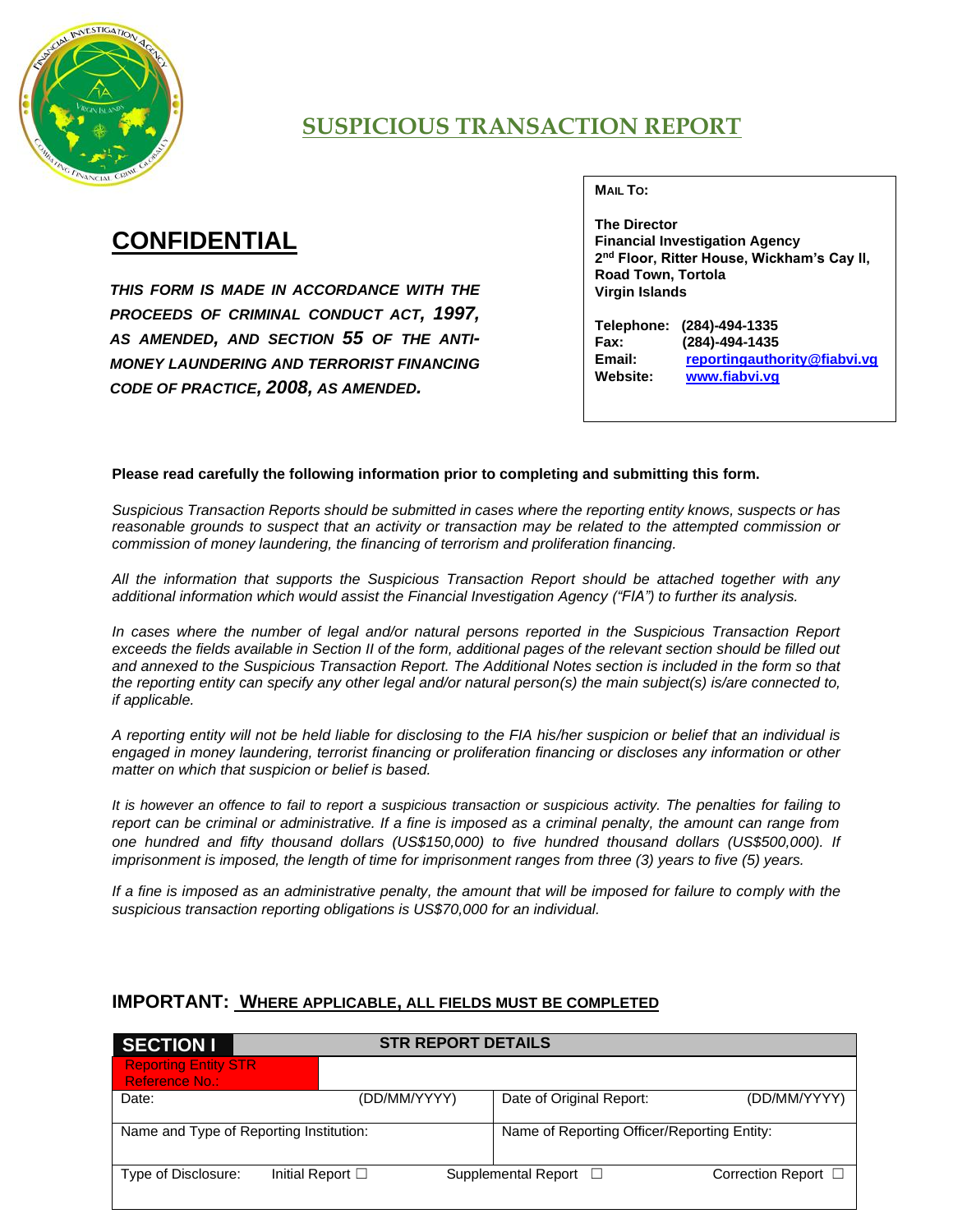## **SECTION II MAIN SUBJECT DETAILS**

*(If available, please insert a photo of the subject for identification purposes) Please use this section for the information regarding the Main Subject of the report. In the event of more than one Main Subjects or other associated subjects you may add additional pages.*

|                               |                  |             |                    | <b>INDIVIDUAL</b>                     |                       |                |                  |  |
|-------------------------------|------------------|-------------|--------------------|---------------------------------------|-----------------------|----------------|------------------|--|
| <b>Click to Select Photo.</b> |                  | Last Name:  |                    |                                       | Middle Name:          |                |                  |  |
|                               |                  | First Name: |                    |                                       |                       | Date of Birth: |                  |  |
|                               | Gender:          |             |                    |                                       | Alias:                |                |                  |  |
|                               | Place of Birth:  |             |                    |                                       | Occupation:           |                |                  |  |
|                               | Nationality:     |             |                    |                                       | Country of Residence: |                |                  |  |
| Street:                       |                  |             |                    |                                       |                       |                |                  |  |
|                               |                  |             |                    | City/Community:                       |                       |                |                  |  |
| Country:                      |                  |             | P.O. Box:          |                                       |                       |                |                  |  |
| Telephone (Home)              | Telephone (Work) |             | Telephone (Cell 1) |                                       |                       | Other          | $\overline{F}ax$ |  |
|                               |                  |             |                    |                                       |                       |                |                  |  |
|                               |                  |             |                    | <b>DETAILS OF IDENTIFICATION (ID)</b> |                       |                |                  |  |
| ID No. 1<br>a.                |                  |             |                    |                                       |                       |                |                  |  |
| ID Type:                      |                  |             |                    |                                       | ID Number:            |                |                  |  |
| Date of Issue:                |                  |             |                    | Date of Expiry:                       |                       |                |                  |  |
| Place of Issue:               |                  |             |                    |                                       |                       |                |                  |  |
| ID No. 2<br>$\mathbf b$ .     |                  |             |                    |                                       |                       |                |                  |  |
| ID Type:                      |                  |             |                    | ID Number:                            |                       |                |                  |  |
| Date of Issue:                |                  |             |                    | Date of Expiry:                       |                       |                |                  |  |
| Place of Issue:               |                  |             |                    |                                       |                       |                |                  |  |
|                               |                  |             |                    |                                       |                       |                |                  |  |

## **Additional Notes:**

**(Please use this section to indicate whether or not subject is connected to any other companies or individuals.)**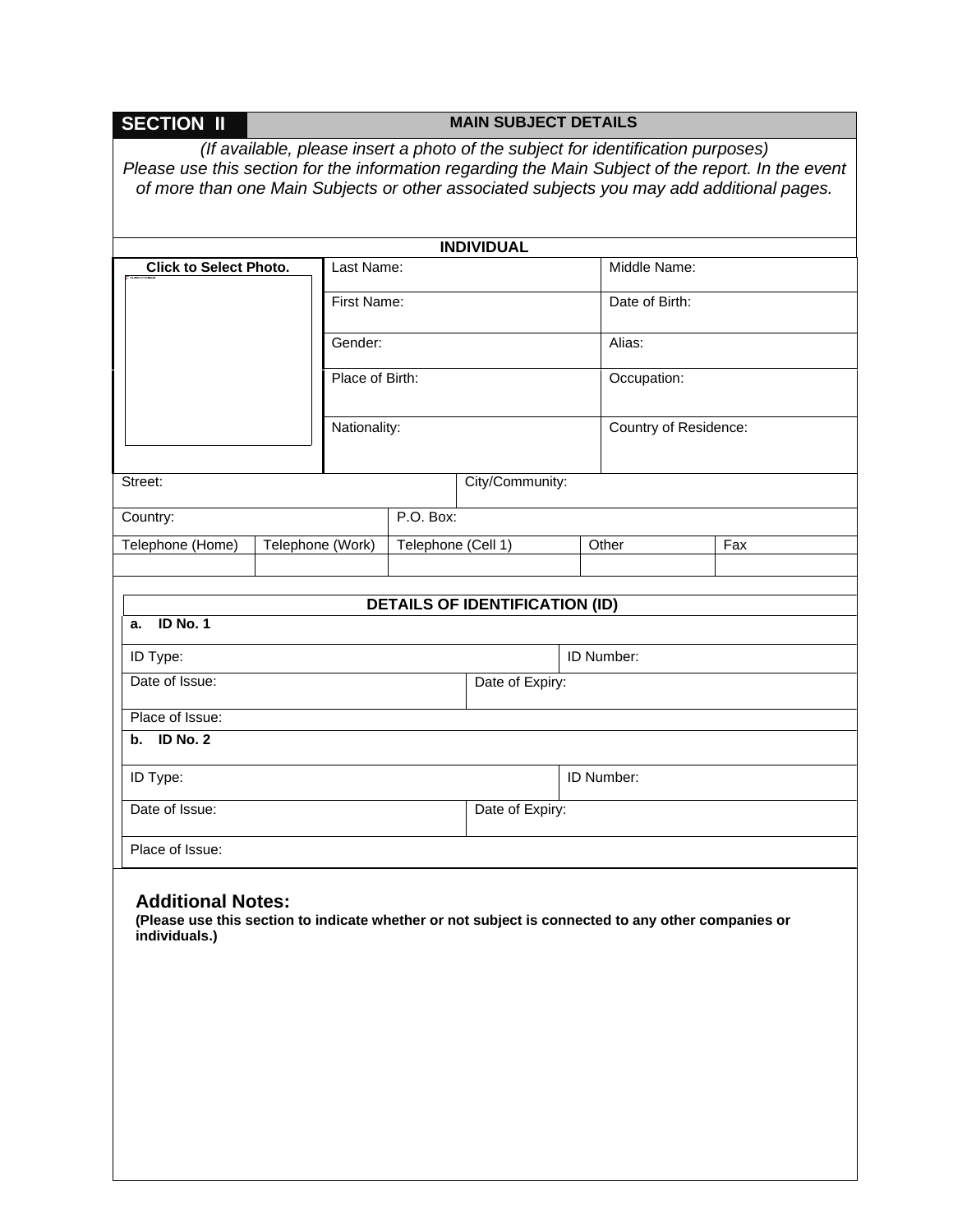|                              |                      |                                 |                    | <b>COMPANY DETAILS</b>                                                  |                                                                              |     |  |  |
|------------------------------|----------------------|---------------------------------|--------------------|-------------------------------------------------------------------------|------------------------------------------------------------------------------|-----|--|--|
| Name of Company:             |                      |                                 | Company No.:       |                                                                         |                                                                              |     |  |  |
| Date of Incorporation:       |                      |                                 |                    | Company Type: □BVIBC<br>□Local Company<br>$\Box$ Trust<br>$\Box$ Other: |                                                                              |     |  |  |
| Registered Agent:            |                      |                                 |                    |                                                                         |                                                                              |     |  |  |
| Street:                      |                      |                                 |                    | City/Community:                                                         |                                                                              |     |  |  |
| Country:                     | P.O. Box:            |                                 |                    |                                                                         |                                                                              |     |  |  |
| Telephone<br>(Home)          | Telephone (Work)     |                                 | Telephone (Cell 1) |                                                                         | Telephone (Cell 2)                                                           | Fax |  |  |
|                              |                      |                                 |                    |                                                                         | Director(s) Beneficial Owner(s) Shareholder(s), Address(es) & Identification |     |  |  |
| <b>Beneficial Owner</b><br>ш | <b>Director</b><br>□ | (Please select appropriate one) |                    |                                                                         |                                                                              |     |  |  |
| Last Name:                   |                      | First Name:                     |                    |                                                                         | Middle Name:                                                                 |     |  |  |
|                              |                      |                                 |                    | <b>Identification</b>                                                   |                                                                              |     |  |  |
| Identification Type:         |                      |                                 |                    |                                                                         | <b>Identification Number:</b>                                                |     |  |  |
| Date of Birth:               |                      |                                 |                    | Place of Birth:                                                         |                                                                              |     |  |  |
| Date of Issue:               |                      |                                 |                    | Date of Expiry:                                                         |                                                                              |     |  |  |
| Place of Issue:              |                      |                                 |                    |                                                                         |                                                                              |     |  |  |
|                              |                      |                                 |                    | <b>Residential Address</b>                                              |                                                                              |     |  |  |
| Street:                      |                      |                                 |                    | City/Community:                                                         |                                                                              |     |  |  |
| Country:                     |                      |                                 |                    | P.O. Box:                                                               |                                                                              |     |  |  |
| Telephone (Home)             | Telephone (Work)     |                                 |                    | Telephone (Cell 1)                                                      | Telephone (Cell 2)                                                           | Fax |  |  |
|                              |                      |                                 |                    | <b>Business Address</b>                                                 |                                                                              |     |  |  |
| Street:<br>City/Community:   |                      |                                 |                    |                                                                         |                                                                              |     |  |  |
| P.O. Box:<br>Country:        |                      |                                 |                    |                                                                         |                                                                              |     |  |  |
| Telephone (Home)             | Telephone (Work)     |                                 |                    | Telephone (Cell 1)                                                      | Telephone (Cell 2)                                                           | Fax |  |  |
|                              |                      |                                 |                    |                                                                         |                                                                              |     |  |  |
|                              |                      |                                 |                    |                                                                         |                                                                              |     |  |  |
|                              |                      |                                 |                    |                                                                         |                                                                              |     |  |  |
|                              |                      |                                 |                    |                                                                         |                                                                              |     |  |  |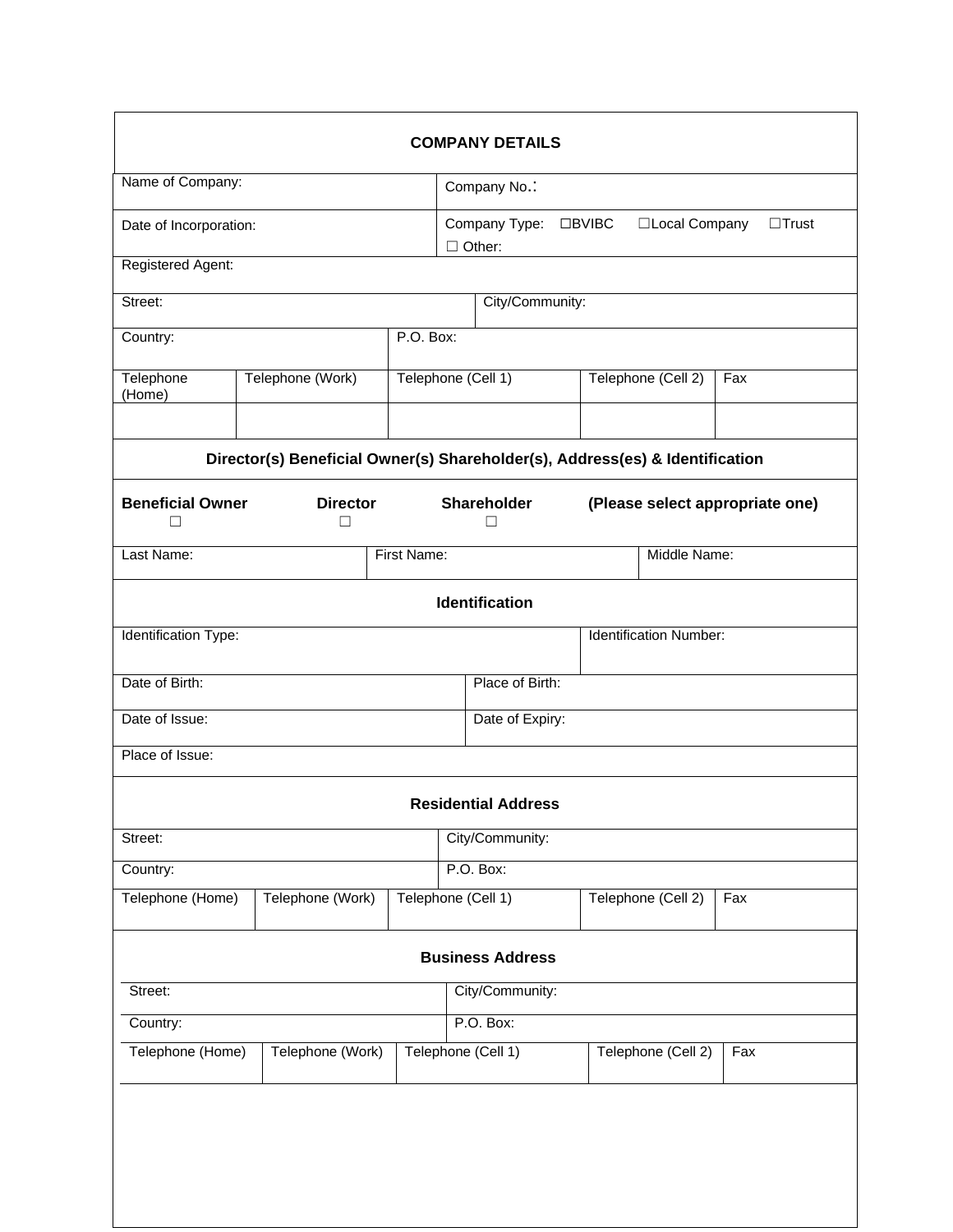| <b>SECTION III</b>                                         | <b>MAIN SUBJECT ACCOUNT DETAILS</b>                             |             |                    |                                                               |     |  |  |  |
|------------------------------------------------------------|-----------------------------------------------------------------|-------------|--------------------|---------------------------------------------------------------|-----|--|--|--|
| Name on Account:<br>1.                                     |                                                                 |             |                    |                                                               |     |  |  |  |
| Account Number(s):                                         |                                                                 |             | Date Opened:       |                                                               |     |  |  |  |
| Account Type:                                              |                                                                 |             |                    |                                                               |     |  |  |  |
|                                                            |                                                                 |             | Date Closed:       |                                                               |     |  |  |  |
| Account Currency:                                          |                                                                 |             |                    | Name of other bank(s) or financial institution(s) involved in |     |  |  |  |
|                                                            | $\Box$ Euro (€) $\Box$ US (US) $\Box$ EC (XCD) $\Box$ Pound (£) |             | transaction:       |                                                               |     |  |  |  |
| $\Box$ Other (Specify):                                    |                                                                 |             |                    |                                                               |     |  |  |  |
|                                                            |                                                                 |             |                    |                                                               |     |  |  |  |
| a. Authorised Signatory(ies) & Address(es)                 |                                                                 |             |                    |                                                               |     |  |  |  |
| Last Name:                                                 |                                                                 | First Name: |                    | Middle Name:                                                  |     |  |  |  |
| Street:                                                    |                                                                 |             | City/Community:    |                                                               |     |  |  |  |
| Country:                                                   |                                                                 |             | P.O. Box:          |                                                               |     |  |  |  |
| Telephone (Home)                                           | Telephone (Work)                                                |             | Telephone (Cell 1) | Telephone (Cell 2)<br>Fax                                     |     |  |  |  |
|                                                            | b. Authorised Signatory(ies) & Address(es)                      |             |                    |                                                               |     |  |  |  |
| Last Name:                                                 |                                                                 | First Name: |                    | Middle Name:                                                  |     |  |  |  |
| Street:                                                    |                                                                 |             | City/Community:    |                                                               |     |  |  |  |
| Country:                                                   |                                                                 |             | P.O. Box:          |                                                               |     |  |  |  |
| Telephone (Home)                                           | Telephone (Work)                                                |             | Telephone (Cell 1) | Telephone (Cell 2)                                            | Fax |  |  |  |
|                                                            |                                                                 |             |                    |                                                               |     |  |  |  |
|                                                            |                                                                 |             |                    |                                                               |     |  |  |  |
|                                                            |                                                                 |             |                    |                                                               |     |  |  |  |
|                                                            |                                                                 |             |                    |                                                               |     |  |  |  |
| <b>Name of Account:</b><br>2.<br>Account/Policy Number(s): |                                                                 |             | Date Opened:       |                                                               |     |  |  |  |
| Account Type:                                              |                                                                 |             | Date Closed:       |                                                               |     |  |  |  |
| Policy Type:                                               |                                                                 |             |                    |                                                               |     |  |  |  |
| <b>Account Currency:</b>                                   |                                                                 |             |                    | Name of other bank(s) or financial institution(s) involved in |     |  |  |  |
|                                                            | $\Box$ Euro (€) $\Box$ US (US) $\Box$ EC (XCD) $\Box$ Pound (£) |             | transaction:       |                                                               |     |  |  |  |
| $\Box$ Other (Specify):                                    |                                                                 |             |                    |                                                               |     |  |  |  |
|                                                            |                                                                 |             |                    |                                                               |     |  |  |  |
|                                                            | a. Authorised Signatory(ies) & Address(es)                      |             |                    |                                                               |     |  |  |  |
| Last Name:                                                 |                                                                 | First Name: | Middle Name:       |                                                               |     |  |  |  |
| Street:                                                    |                                                                 |             | City/Community:    |                                                               |     |  |  |  |
| Country:                                                   |                                                                 |             | P.O. Box:          |                                                               |     |  |  |  |
| Telephone (Home)                                           | Telephone (Work)                                                |             | Telephone (Cell 1) | Telephone (Cell 2)                                            | Fax |  |  |  |
|                                                            |                                                                 |             |                    |                                                               |     |  |  |  |
|                                                            |                                                                 |             |                    |                                                               |     |  |  |  |
| b. Authorised Signatory(ies) & Address(es)                 |                                                                 |             |                    |                                                               |     |  |  |  |
| First Name:<br>Middle Name:<br>Last Name:                  |                                                                 |             |                    |                                                               |     |  |  |  |
| Street:                                                    | City/Community:                                                 |             |                    |                                                               |     |  |  |  |
| Country:                                                   |                                                                 |             | P.O. Box:          |                                                               |     |  |  |  |
| Telephone (Home)                                           | Telephone (Work)                                                |             | Telephone (Cell 1) | Telephone (Cell 2)                                            | Fax |  |  |  |
|                                                            |                                                                 |             |                    |                                                               |     |  |  |  |